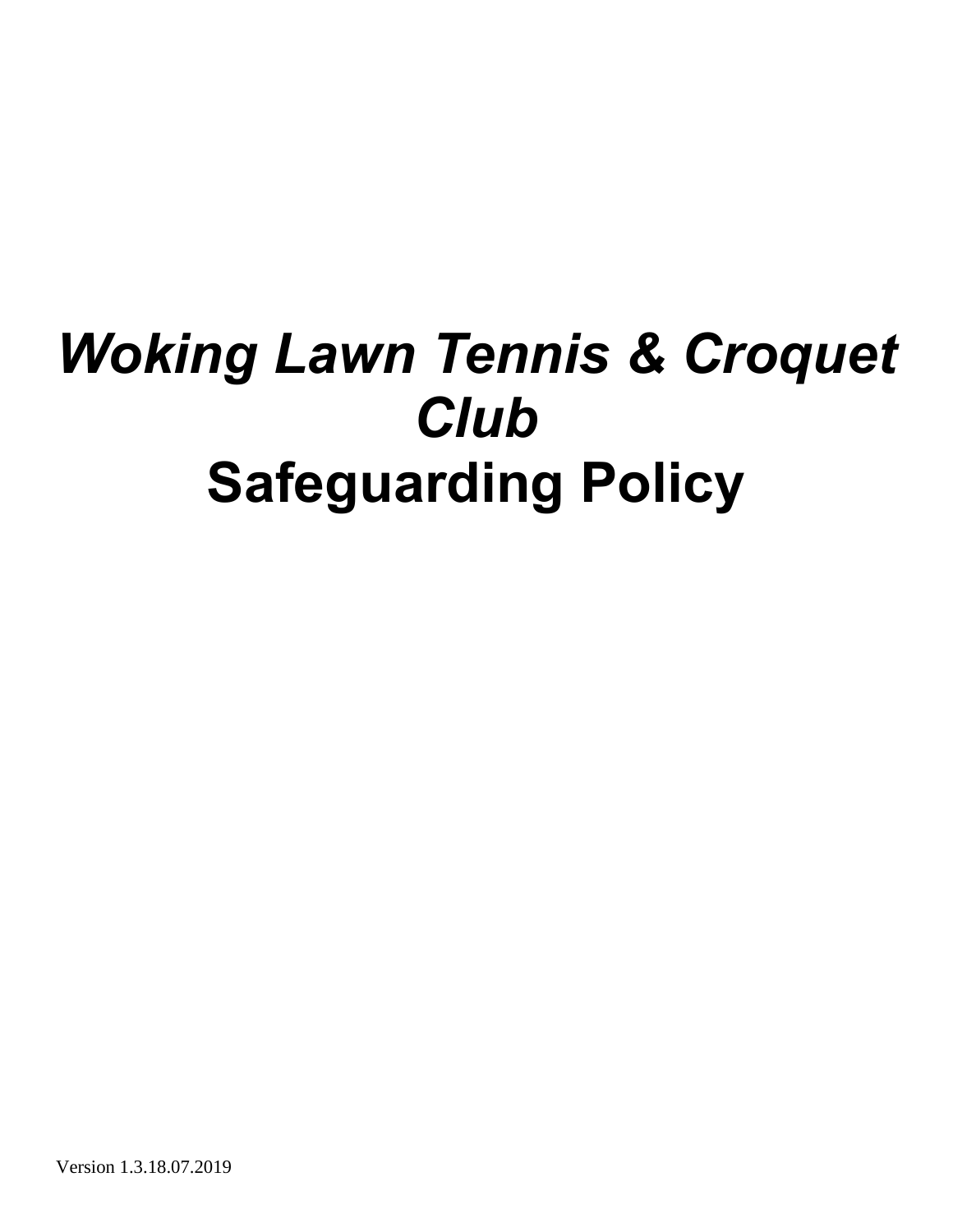### Reporting a Safeguarding Concern within the Tennis Environment

How to respond to concerns that arise within a tennis environment.

For Tennis Wales / Tennis Scotland cases, on-going consultation will take place with them.



SPC = Safeguarding and Protection Committee LRC = Licensing and Registration Committee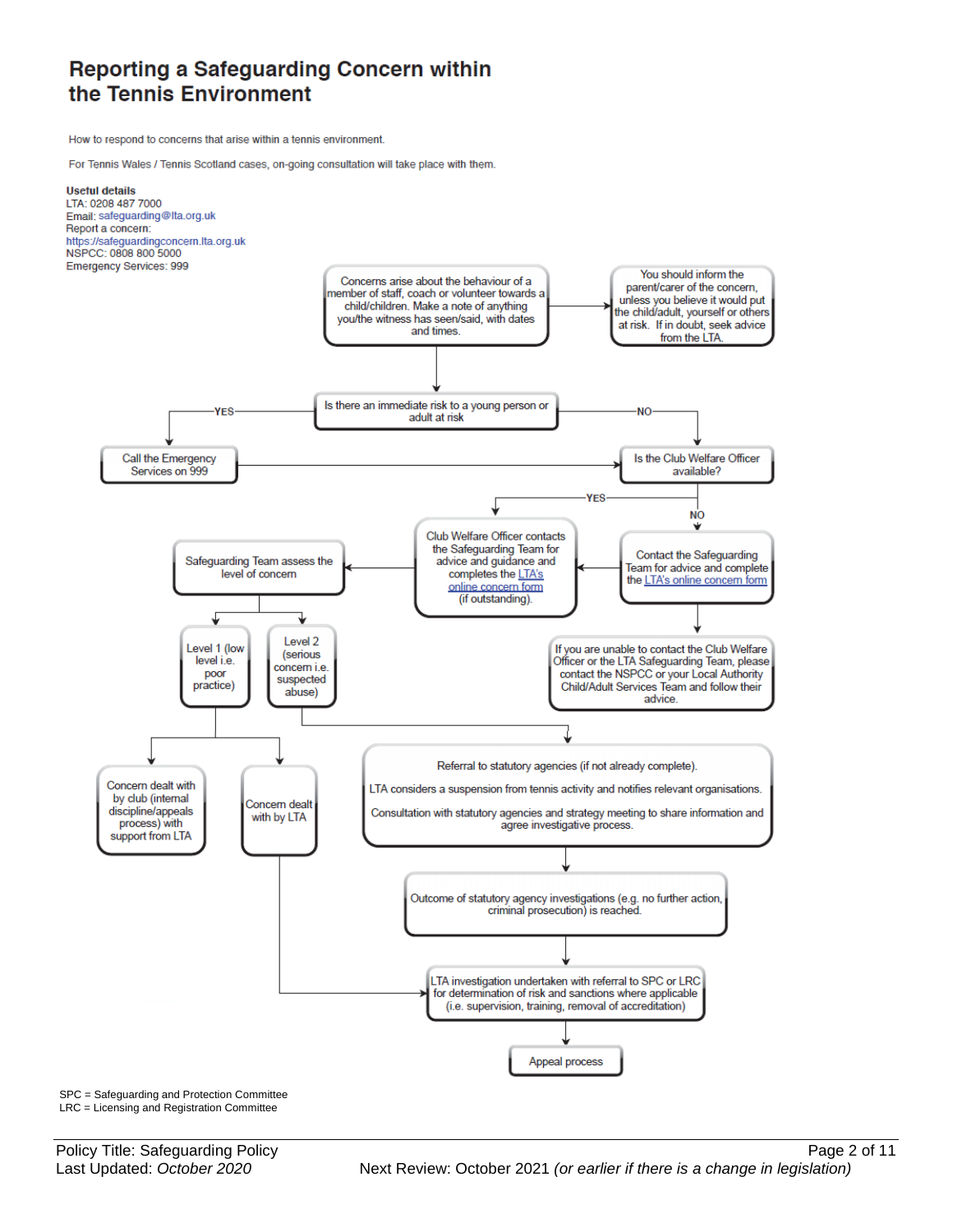## **Safeguarding Policy**

#### **1. Policy statement**

Woking Lawn Tennis & Croquet Club (WLTCC) is committed to prioritising the well-being of all children and adults at risk, promoting safeguarding in our club at all times, including all programmes and events we run. All activities, events and trips arranged by the club run in accordance with the LTA's Safeguarding at Events and Competitions guidance. This Policy strives to minimise risk, deliver a positive tennis experience for everyone and respond appropriately to all safeguarding concerns/disclosures.

#### **2. Use of terminology**

**Child:** a person under the age of eighteen years.

Note that some legislation in Scotland defines a child as a person under sixteen years old. However, where there is any safeguarding concern, anyone under the age of 18 is regarded as a child unless advised otherwise by the LTA Safeguarding Team .

**Adult at risk:** a person aged eighteen years or over who is, or may be, in need of community care services by reason of disability, age or illness; and is, or may be, unable to take care of, or unable to protect him or herself against abuse or neglect.

**Safeguarding children:** protecting children from abuse and neglect, preventing the impairment of children's health or development, ensuring that they grow up in circumstances consistent with the provision of safe and effective care, and taking action to enable all children to have the best life chances.

**Safeguarding adults at risk:** protecting adults from abuse and/or neglect. Enabling adults to maintain control over their lives and make informed choices without coercion. Empowering adults at risk, consulting them before taking action, unless someone lacks the capacity to make a decision, or their mental health poses a risk to their own or someone else's safety, in which case, always acting in his or her best interests.

*(See appendix A for full glossary of terms)*.

#### **3. Scope**

This Policy is applicable to all staff, volunteers, committee members, coaches and club members. It is in line with national legislation and applicable across the UK.

Advice, guidance and support is available from the LTA Safeguarding Team.

#### **4. Responsibility for the implementation of the Safeguarding Policy, Code of Conduct and Reporting Procedure**

#### **SAFEGUARDING IS EVERYONE'S RESPONSIBILITY: NOT RESPONDING TO A SAFEGUARDING CONCERN IS NOT AN OPTION.**

- Our club's committee has overall accountability for this Policy and its implementation
- Our club Welfare Officer is responsible for updating this Policy in line with legislative and club developments
- All individuals involved in/present at the club are required to adhere to the Policy and Code of Conduct
- The LTA Safeguarding Team and Tennis Scotland, Tennis Wales and Tennis Foundation Safeguarding Leads can offer support to help clubs proactively safeguard.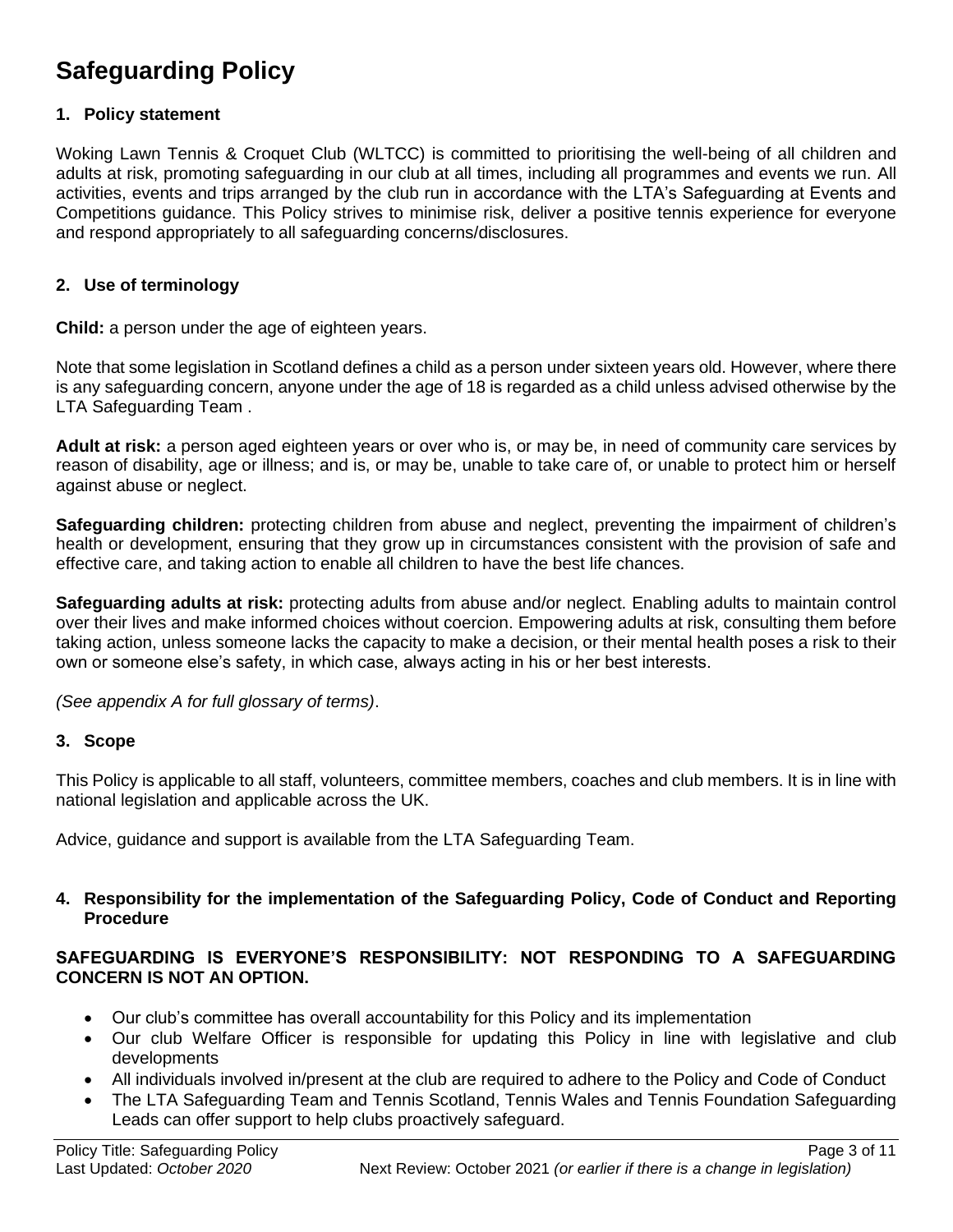#### **Where there is a safeguarding concern/disclosure:**

- The individual who is told about, hears, or is made aware of the concern/disclosure is responsible for following the Reporting a Safeguarding Concern Procedure shown in the flowchart at the beginning of this policy. Unless someone is in immediate danger, they should inform their club Welfare Officer, LTA Safeguarding Team or National Safeguarding Lead.
- The club Welfare Officer and Safeguarding Leads are responsible for reporting safeguarding concerns to the LTA Safe Safeguarding Team.
- The LTA Safeguarding Team is responsible for assessing all safeguarding concern/disclosures that are reported to them and working with the club Welfare Officer and National Safeguarding Leads to follow up as appropriate on a case-by-case basis, prioritising the well-being of the child/ adult at risk at all times. Dependent on the concern/disclosure, a referral may be made to:
	- o The police in an emergency **999**
	- o Local Authority Children's Services **0300 123 1630**
	- o Local Authority Adult Services **0300 200 1005**
	- o Designated Officer (England only) for concerns/disclosures about a member of staff, consultant, coach, official or volunteer **Julia Betts.**

#### **5. Breaches of the Safeguarding Policy, Code of Conduct and Reporting Procedure**

Breaches of this Policy and/or failure to comply with the outlined responsibilities may result in the following:

- Disciplinary action leading to possible exclusion from the club, dismissal and legal action
- Termination of current and future roles within the club and roles in other clubs, the LTA, Tennis Wales, Tennis Scotland and the Tennis Foundation*.*

Actions taken by players, parents or carers, staff, consultants, volunteers, officials, coaches inside or outside of the club that are seen to contradict this Policy may be considered a violation of this Policy.

Where an appeal is lodged in response to a safeguarding decision made by the club, the individual should adhere to the club's appeal procedure by contacting the Club's President. An appeal must be lodged within 14 days, and will be handled by a committee member independent from the original incident to ensure all parties will be fairly heard in the process.

#### **6. Whistleblowing**

Safeguarding children and adults at risk requires everyone to be committed to the highest possible standards of openness, integrity and accountability. As a club, we are committed to encouraging and maintaining a culture where people feel able to raise a genuine safeguarding concern and are confident that it will be taken seriously.

#### **What is whistle blowing?**

In the context of safeguarding, "whistle blowing" is when someone raises a concern about the well-being of a child or an adult at risk.

A whistle blower may be:

- a player;
- a volunteer;
- a coach;
- other member of staff;
- an official:
- a parent:
- a member of the public.

#### **How to raise a concern about a child or an adult at risk at the club**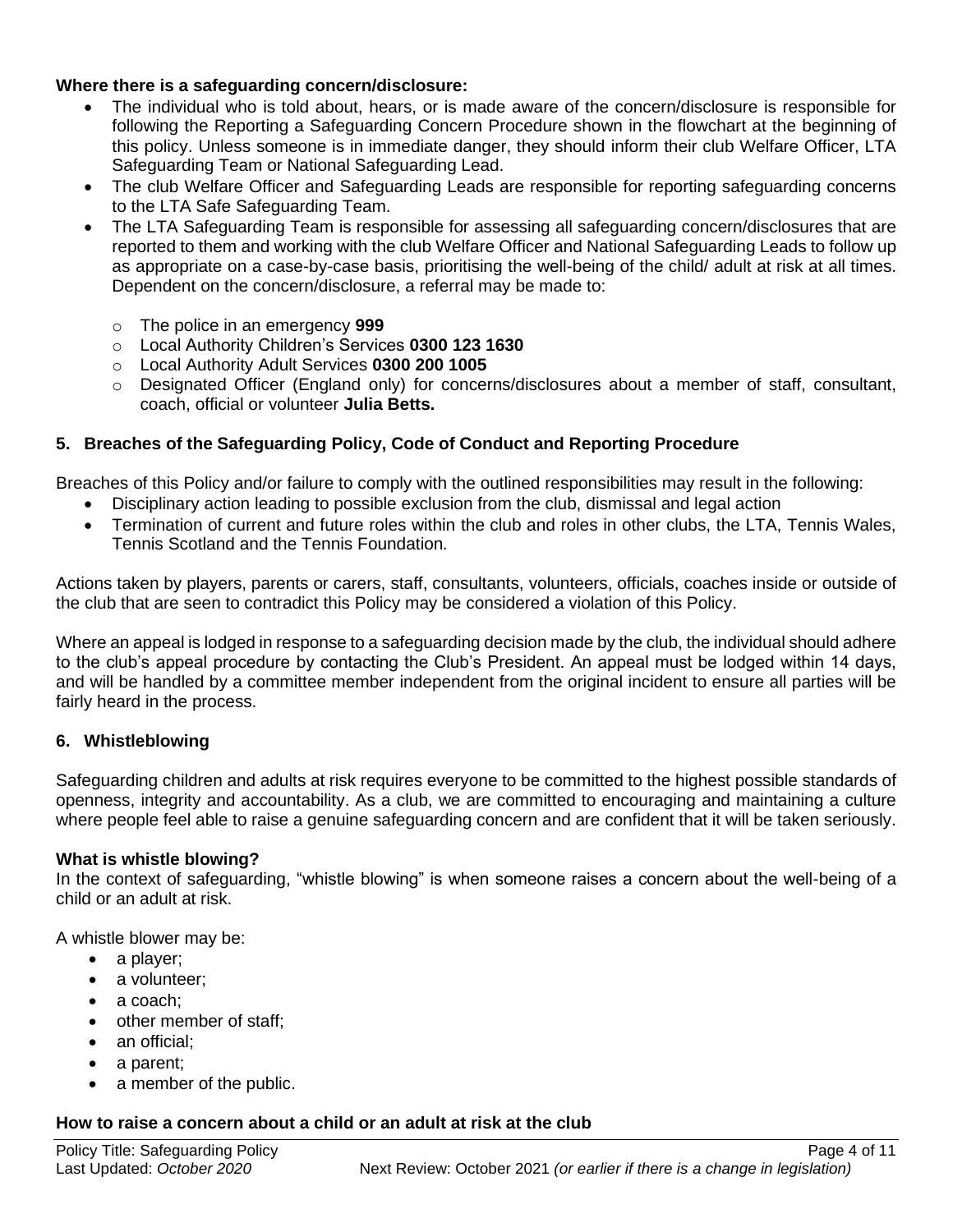If a child or an adult at risk is in immediate danger or risk of harm, the police should be contacted by calling 999.

Where a child or an adult at risk is not in immediate danger, any concerns about their well-being should be made without delay to the Club Welfare Officer. The Club Welfare Officer will pass the details of the concern on to the LTA Safeguarding Team at the earliest opportunity and the relevant local authority and the police will be contacted, where appropriate.

If, however, the whistle blower does not feel comfortable raising a concern with the Club Welfare Officer, the whistle blower should contact the LTA Safeguarding Team directly on 020 8487 7000, the Local Authority Designated Officer (LADO) or the NSPCC on 0808 800 5000.

The Club Welfare Officer can be contacted on: 01483 730104, sec@wltcc.org.uk.

#### **Information to include when raising a concern**

The whistle blower should provide as much information as possible regarding the incident or circumstance which has given rise to the concern, including:

- their name and contact details (unless they wish to remain anonymous);
- names of individuals involved;
- date, time and location of incident/circumstance; and
- whether any witnesses were present.

#### **What happens next?**

All concerns raised by a whistle blower about the well-being of a child or an adult at risk will be taken seriously and every effort will be made to deal with each concern fairly, quickly and proportionately.

If the whistle blower does not believe that the concern has been dealt with appropriately and wishes to speak to someone outside the club or the LTA Safeguarding Team, the NSPCC Whistleblowing advice line should be contacted on 0800 028 0285 or by emailing [help@nspcc.org.uk.](mailto:help@nspcc.org.uk)

#### **Support**

The club will not tolerate any harassment, victimisation or unfair treatment of, and will take appropriate action to protect, whistle blowers when they raise a concern in good faith.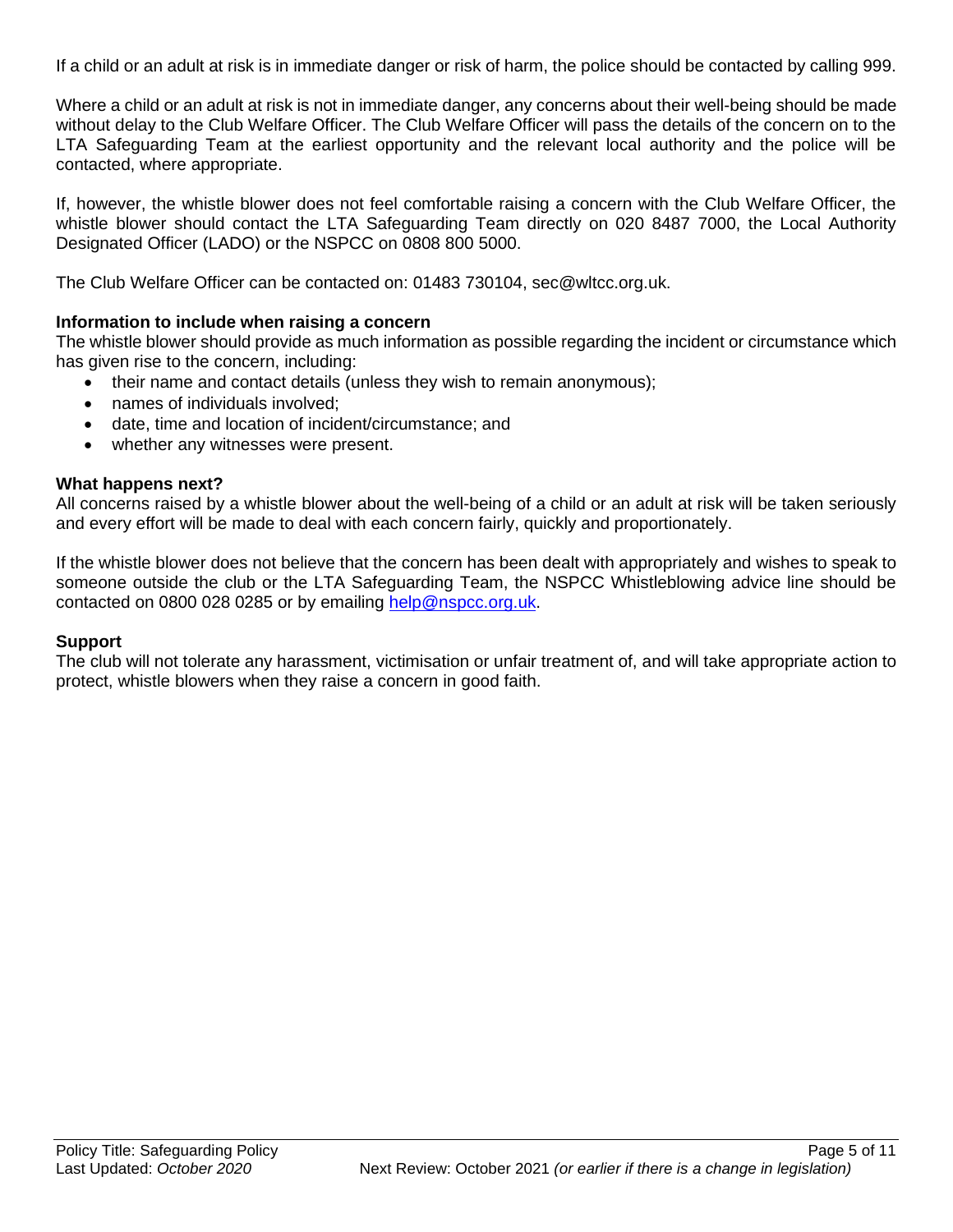# **Codes of Conduct**

#### **All members of staff, volunteers, coaches and members agree to:**

- Prioritise the well-being of all children and adults at risk at all times
- Treat all children and adults at risk fairly and with respect
- Be a positive role model. Act with integrity, even when no one is looking
- Help to create a safe and inclusive environment both on and off court
- Not allow any rough or dangerous behaviour, bullying or the use of bad or inappropriate language
- Report all allegations of abuse or poor practice to the club Welfare Officer
- Not use any sanctions that humiliate or harm a child or adult at risk
- Value and celebrate diversity and make all reasonable efforts to meet individual needs
- Keep clear boundaries between professional and personal life, including on social media
- Have the relevant consent from parents/carers, children and adults before taking or using photos and videos
- Refrain from making physical contact with children or adults unless it is necessary as part of an emergency or congratulatory (e.g. handshake / high five)
- Refrain from smoking and consuming alcohol during club activities or coaching sessions
- Ensure roles and responsibilities are clearly outlined and everyone has the required information and training
- Avoid being alone with a child or adult at risk unless there are exceptional circumstances
- Refrain from transporting children or adults at risk, unless this is required as part of a club activity (e.g. away match) and there is another adult in the vehicle
- Not abuse, neglect, harm or discriminate against anyone; or act in a way that may be interpreted as such
- Not have a relationship with anyone under 18 for whom they are coaching or responsible for
- Be acutely aware of the power that coaches and coaching assistants develop over players in the coaching relationship and avoid any intimacy (sexual or otherwise) with players

#### **All children agree to:**

- Be friendly, supportive and welcoming to other children and adults
- Play fairly and honestly
- Respect club staff, volunteers and Officials and accept their decisions
- Behave, respect and listen to your coach
- Take care of your equipment and club property
- Respect the rights, dignity and worth of all participants regardless of age, gender, ability, race, culture, religion or sexual identity
- Not use bad, inappropriate or racist language, including on social media
- Not bully, intimidate or harass anyone, including on social media
- Not smoke, drink alcohol or drugs of any kind on club premises or whilst representing the club at competitions or events
- Talk to the club Welfare Officer about any concerns or worries they have about themselves or others

#### **All parents and carers agree to:**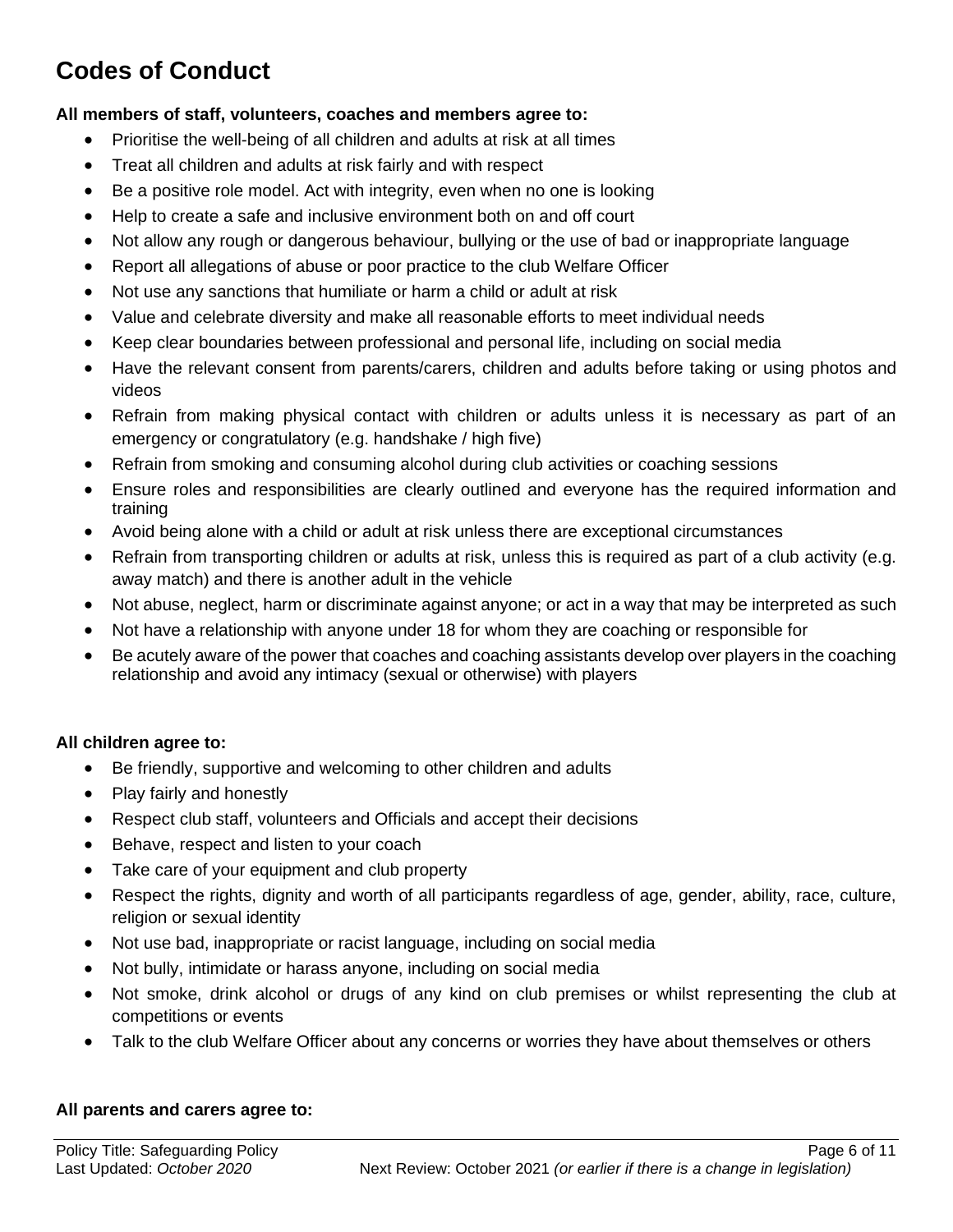- Positively reinforce your child and show an interest in their tennis
- Use appropriate language at all times
- Be realistic and supportive
- Never ridicule or admonish a child for making a mistake or losing a match
- Treat all children, adults, volunteers, coaches, officials and members of staff with respect
- Behave responsibly at the venue; do not embarrass your child
- Accept the official's decisions and do not go on court or interfere with matches
- Encourage your child to play by the rules, and teach them that they can only do their best
- Deliver and collect your child punctually from the venue
- Ensure your child has appropriate clothing for the weather conditions
- Ensure that your child understands their code of conduct
- Adhere to your venue's safeguarding policy, diversity and inclusion policy, rules and regulations
- Provide emergency contact details and any relevant information about your child including medical history

This Policy is reviewed every two years (or earlier if there is a change in national legislation).

This Policy is recommended for approval by:

Club Committee Chair : Andrew Kirby **Club Committee Chair : Andrew Kirby** Date: October 2020

Club Welfare Officer: Julia Betts **Date: October 2020**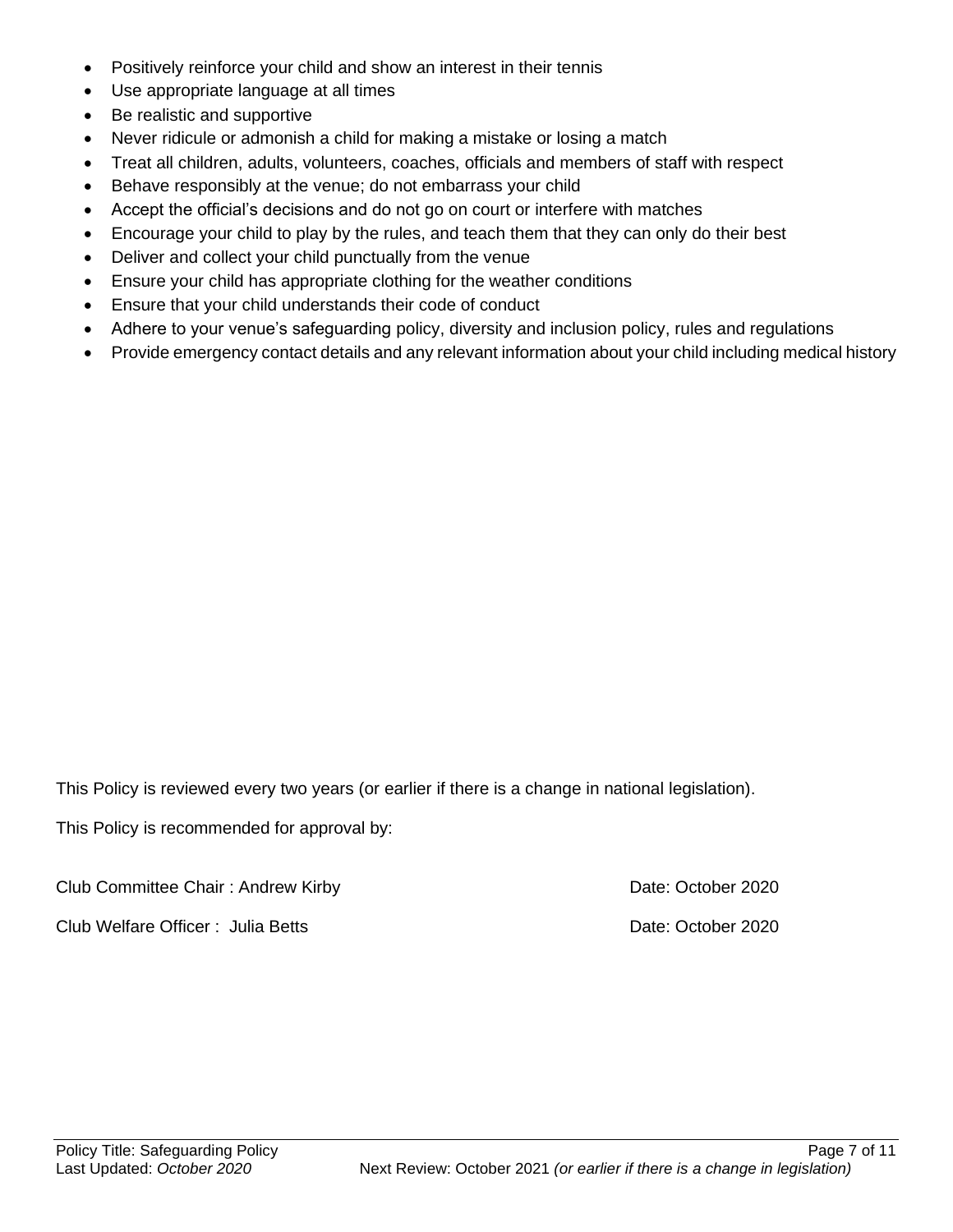## **Appendix A: Glossary of Terms**

**Safeguarding:** protecting **children** from abuse and neglect, preventing the impairment of children's health or development, ensuring that children are growing up in circumstances consistent with the provision of safe and effective care, and taking action to enable all children to have the best life chances. Enabling **adults at risk** to achieve the outcomes that matter to them in their life; protecting their right to live in safety, free from abuse and neglect. Empowering and supporting them to make choices, stay safe and raise any concerns. Beginning with the assumption that an individual is best-placed to make decisions about their own wellbeing, taking proportional action on their behalf only if someone lacks the capacity to make a decision, they are exposed to a lifethreatening risk, someone else may be at risk of harm, or a criminal offence has been committed or is likely to be committed.

#### **Abuse and neglect**

**Physical abuse:** A form of abuse which may involve hitting, shaking, throwing, poisoning, burning or scalding, drowning, suffocating or otherwise causing physical harm to a child or adult at risk. Physical harm may also be caused when a parent or carer fabricates the symptoms of, or deliberately induces illness

**Sexual abuse:** Involves forcing or enticing a child or young person to take part in abuse sexual activities, not necessarily involving a high level of violence, whether or not the child is aware of what is happening. The activities may involve physical contact, including assault by penetration (for example, rape or oral sex) or non-penetrative acts such as masturbation, kissing, rubbing and touching outside of clothing. They may also include non-contact activities, such as involving children in looking at, or in the production of, sexual images, watching sexual activities, encouraging children to behave in sexually inappropriate ways, or grooming a child in preparation for abuse (including via the internet). Sexual abuse is not solely perpetrated by adult males. Women can also commit acts of sexual abuse, as can other children

**Emotional abuse:** The persistent emotional maltreatment of a child or adult at risk such as to cause severe and persistent adverse effects on their emotional development. It may involve conveying to a child/ adult at risk that they are worthless or unloved, inadequate, or valued only insofar as they meet the needs of another person; not giving them opportunities to express their views; deliberately silencing them or 'making fun' of what they say or how they communicate. It may feature age or developmentally inappropriate expectations being imposed, including interactions that are beyond a child or adult at risk's developmental capability, as well as overprotection and limitation of exploration and learning, or preventing them participating in normal social interaction. It may involve seeing or hearing the ill-treatment of another. It may involve serious bullying (including cyber bullying), causing a child or adult at risk to feel frightened or in danger, or the exploitation or corruption of children. Some level of emotional abuse is involved in all types of maltreatment of a child, though it may occur alone.

**Neglect:** The persistent failure to meet a child/ adult at risk's basic physical and/or psychological needs, likely to result in the serious impairment of their health or development. It may involve a parent or carer failing to:

- $\circ$  provide adequate food, clothing and shelter (including exclusion from home or abandonment);
- $\circ$  protect a child/ adult at risk from physical and emotional harm or danger;
- $\circ$  ensure adequate supervision (including the use of inadequate care-givers); or
- o ensure access to appropriate medical care or treatment.

It may also include neglect of, or unresponsiveness to, a child's or adult at risk's basic emotional needs. Neglect may occur during pregnancy as a result of maternal substance abuse.

#### **Additional examples of abuse and neglect of adults at risk**

**Financial abuse**: having money or property stolen; being defrauded; being put under pressure in relation to money or other property; and having money or other property misused.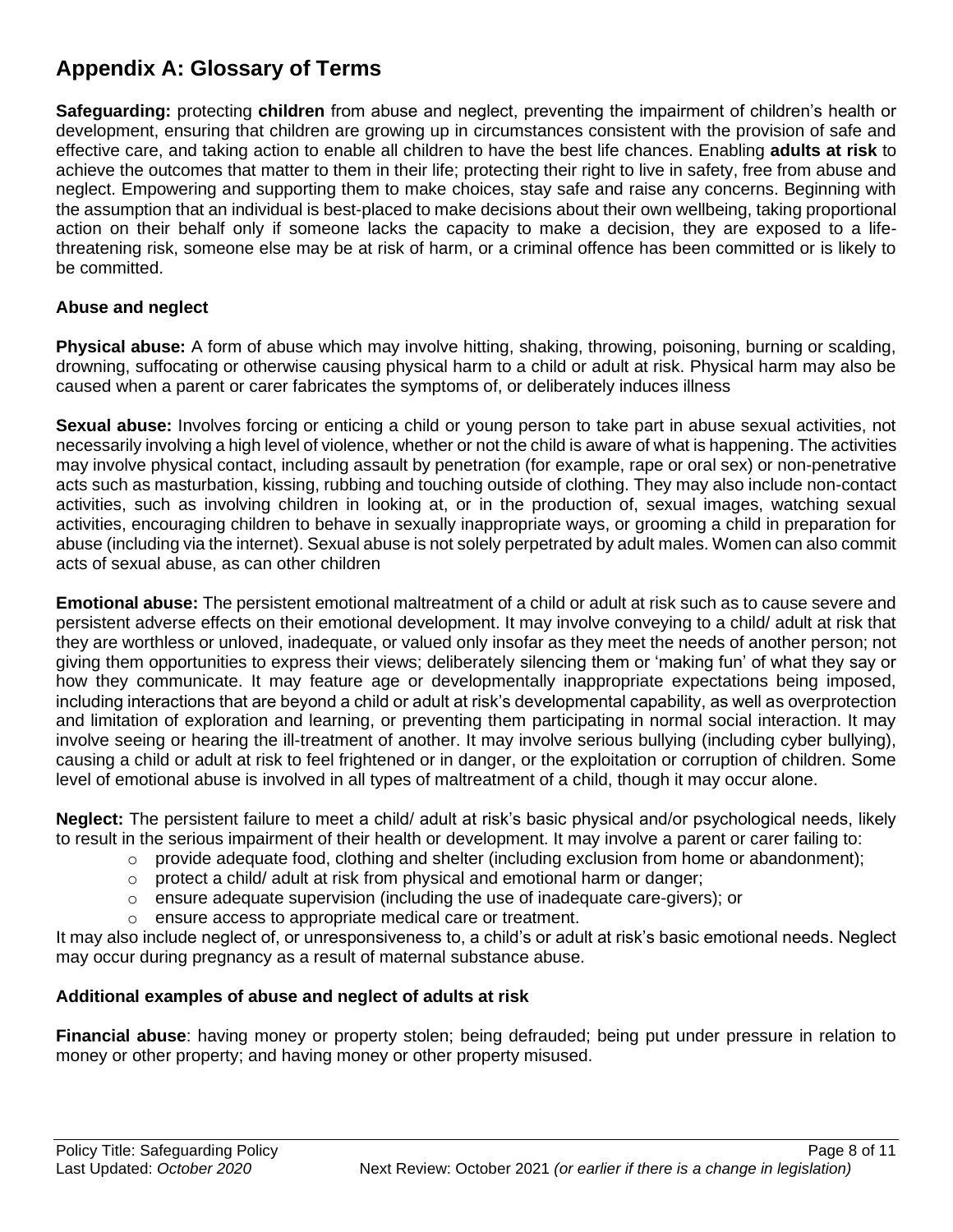**Discriminatory abuse**: treating someone in a less favourable way and causing them harm, because of their age, gender, sexuality, gender identity, disability, socio-economic status, ethnic origin, religion and any other visible or non-visible difference.

**Domestic abuse**: includes physical, sexual, psychological or financial abuse by someone who is, or has been a partner or family member. Includes forced marriage, female genital mutilation and honour-based violence (an act of violence based on the belief that the person has brought shame on their family or culture). Domestic abuse does not necessarily involve physical contact or violence.

**Psychological abuse:** including emotional abuse, threats of harm or abandonment, deprivation of contact, humiliation, blaming, controlling, intimidation, coercion, harassment, verbal abuse, isolation or withdrawal from services or supportive networks.

**Organisational abuse**: where the needs of an individual are not met by an organisation due to a culture of poor practice or abusive behaviour within the organisation.

**Self-neglect:** behaviour which threatens an adult's personal health or safety (but not that of others). Includes an adult's decision to not provide themselves with adequate food, clothing, shelter, personal hygiene, or medication (when indicated), or take appropriate safety precautions

**Modern slavery**: encompasses slavery, human trafficking, criminal and sexual exploitation, forced labour and domestic servitude. Traffickers and slave masters use whatever means they have at their disposal to coerce, deceive and force individuals into a life of abuse, servitude and inhumane treatment.

- A person who is being abused may experience more than one type of abuse
- Harassment, and bullying are also abusive and can be harmful
- Female Genital Mutilation (FGM) is now recognised as a form of physical, sexual and emotional abuse that is practised across the UK
- Child Sexual Exploitation is recognised as a form of sexual abuse in which children are sexually exploited for money, power or status
- Child trafficking is recognised as child abuse where children are often subject to multiple forms of exploitation. Children are recruited, moved or transported to, or within the UK, then exploited, forced to work or sold
- People from all cultures are subject to abuse. It cannot be condoned for religious or cultural reasons
- Abuse can have immediate and long-term impacts on someone's well-being, including anxiety, depression, substance misuse, eating disorders and self-destructive Conducts, offending and anti-social **Conduct**
- Those committing abuse are most often adults, both male and female. However, child-to-child abuse also takes place.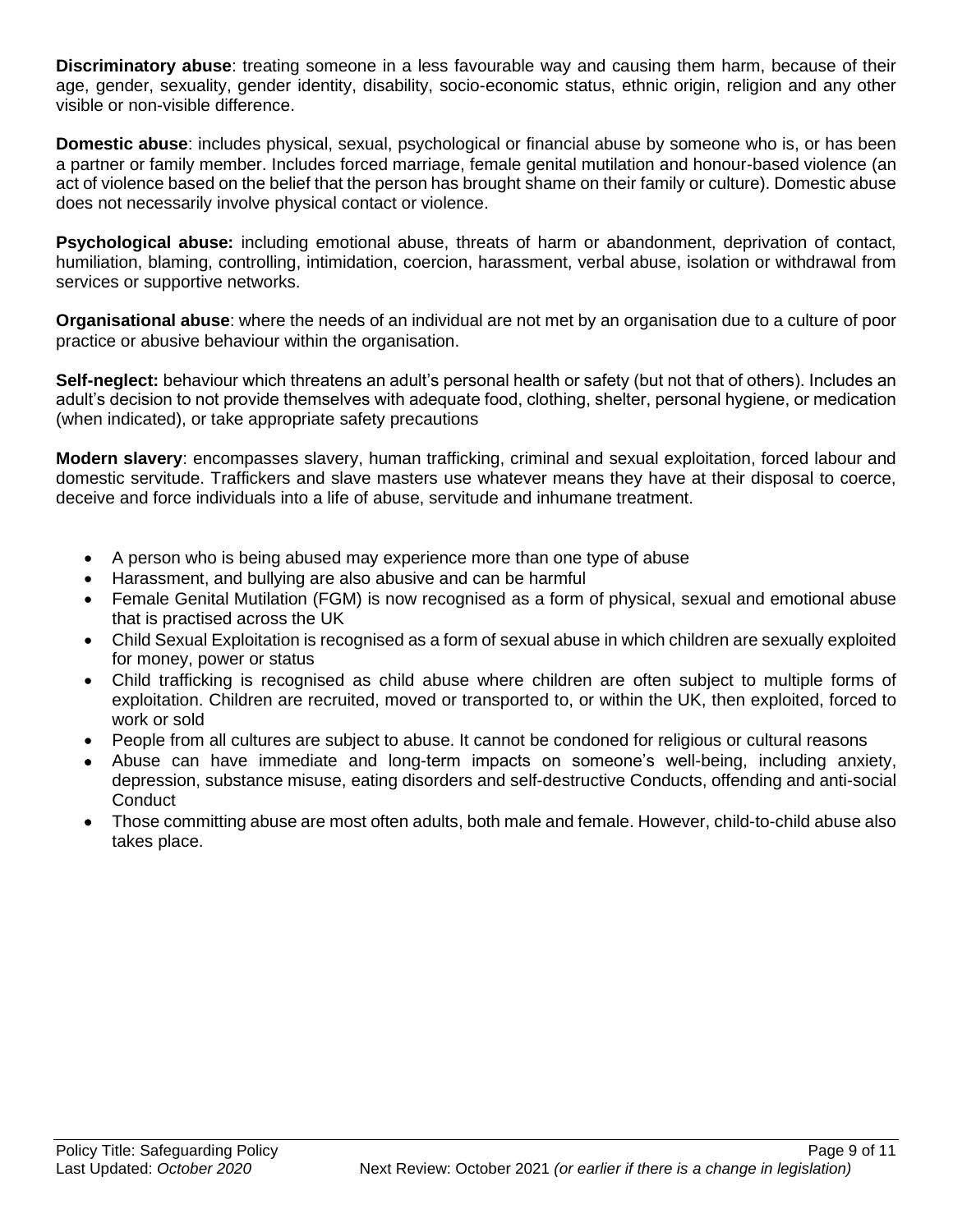## **Appendix B: What to do if a disclosure from a child or adult at risk is made to you:**

- 1. **Listen** carefully and calmly to the individual
- 2. **Reassure** the individual that they have done the right thing and what they have told you is very important
- 3. **Avoid questioning** where possible, and never ask leading questions
- 4. **Do not promise secrecy**. Let the individual know that you will need to speak to the Welfare Officer/LTA Safeguarding Team because it is in their best interest. If you intend to speak to the police or social care, you should let them know this too.
- 5. **Report the concern.** In an emergency, call the police (999), otherwise talk to the Welfare Officer/LTA Safeguarding Team as soon as possible. Do not let doubt/personal bias prevent you from reporting the allegation
- **6. Record** details of the disclosure and allegation using the LTA's online reporting a concern form within 24 hours*. If you do not have access to the online form, write down the details using what you have available then sign and date it.*